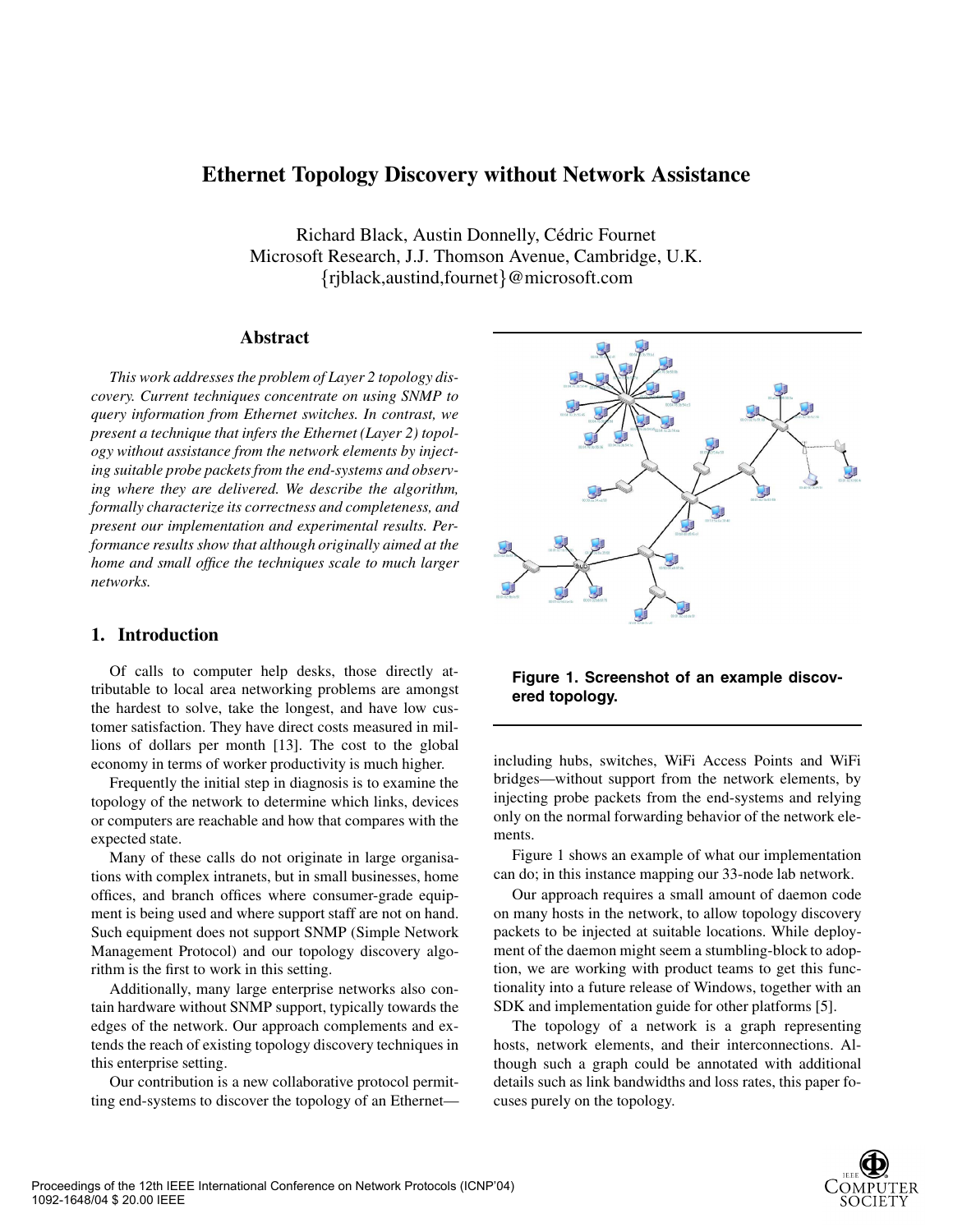Topology discovery can be at a variety of levels, ranging from Internet-scale mapping efforts to small-scale home area networks. The techniques applicable to one effort are not necessarily transferable to others; this paper describes Ethernet (Layer 2) topology discovery.

Topology discovery should ideally return the simplest network compatible with all observations. However, the potential presence of hubs and switches not directly linked to any hosts significantly complicates our task. Clearly, some elements cannot be detected by any sequence of packets for instance, a switch attached to a single segment is invisible. More surprisingly, perhaps, it is often possible to infer the presence of hubs and switches far from any host involved in the protocol. To clarify these ideas, and gain confidence in our protocol, we formalize the observable semantics of networks and show that, in the absence of wireless elements, our discovery algorithm is correct and complete.

Section 2 covers related work. Section 3 reviews the behavior of various network elements and defines our terminology and notations. Section 4 explains the algorithm, and section 5 describes some limitations, security aspects, and the extensions to wireless networking. Section 6 considers the correctness and completeness of the algorithm. Section 7 evaluates its implementation, both on real networks and in simulation. Section 8 presents our conclusions.

## **2. Related Work**

Recently, there has been much research into Internetscale mapping or tomography [9, 12, 2]. These tend to be passive, non-collaborative, IP-layer protocols (although [3] like us uses active probing). For individual routes in the Internet, tools such as traceroute and pathchar [7] can be used to discover link characteristics. Mapping at this level in such a large environment is far removed from our work; it considers topology at the IP level and tends to apply to the wide area and multiple organisations, whereas our work applies to the local area (a single Ethernet), and a single organisation. Of course the techniques could be used and combined in an overall larger picture.

Closer to our problem is that of mapping enterprise or datacenter networks. In this area commercial products such as IBM/Tivoli's NetView and HP's OpenView are common [14, 8], along with the more basic Nomad [4] and OpenNMS [1]. These mappers work by issuing SNMP queries for router tables (defined in MIB-2) [11], IEEE 802.1D Bridge MIBs [6], and / or RMON-2 MIBs [15]. These MIBs give information for each port on the IP router or Ethernet switch, including the hosts or network elements attached to these ports.

These management interfaces have some variation in their implementation; Lowekamp et al. report needing to develop work-arounds [10] in their presentation of an effi-

cient technique for stitching together the partial topologies resulting from SNMP queries into a consistent whole, using contradictions to quickly narrow down the possible interconnections between switches.

Several problems remain with MIB based approaches: MIBs only contain information on recently active hosts (since bridges timeout address table entries after around five minutes); properly secured network elements need the mapper to supply an appropriate community string (i.e. password) before allowing access.

Most significantly however, many devices especially in the application domain of interest do not support SNMP; indeed, for an ad hoc wireless network there is no device!

We believe that our approach, using a careful analysis of only the fundamental packet forwarding properties of the network elements themselves, is new and provides an effective, end-system-based way to map networks.

#### **3. Terminology**

We introduce two new terms: *islands* and *gaps* in our discussion of network topology. However, since our approach relies on observing and analyzing the standard operational behavior of the network, we begin with a short summary of the operation of network elements before we define those terms. Section 6 gives formal definitions, in terms of simply-connected graphs and subgraphs.

**Hosts, Addresses, and Packets.** An Ethernet is a graph with two kinds of nodes: *hosts*, with a single link, and *network elements*, with multiple links. Ethernet requires that all redundant links have been eliminated (either through STP (Spanning Tree Protocol), or by wiring rules); the graph is therefore a tree, with a single path between any two nodes.

Each host is characterized by its distinct MAC address, thus a computer with multiple network interfaces is treated as multiple hosts.

**Switches and Hubs.** To the reader, it might seem clear whether a particular element is a switch or a hub, but given the abuse of terminology used in much marketing literature, we feel a hard definition is needed.

Switches are devices that can dynamically learn which addresses are on each port, and filter packets destined to those addresses accordingly. Concretely, if a switch receives a packet with source  $\tilde{A}$  on a given port, then it subsequently delivers packets for destination  $A$  to that port only; packets from that port with destination  $A$  are dropped. If no packet from source  $A$  has been seen, then the switch floods a packet to that destination to all ports. We do not require that switches implement the IEEE 802.1D STP, since so many inexpensive switches do not.

Hubs are stateless devices; they always flood received packets to all ports except the original incoming port.

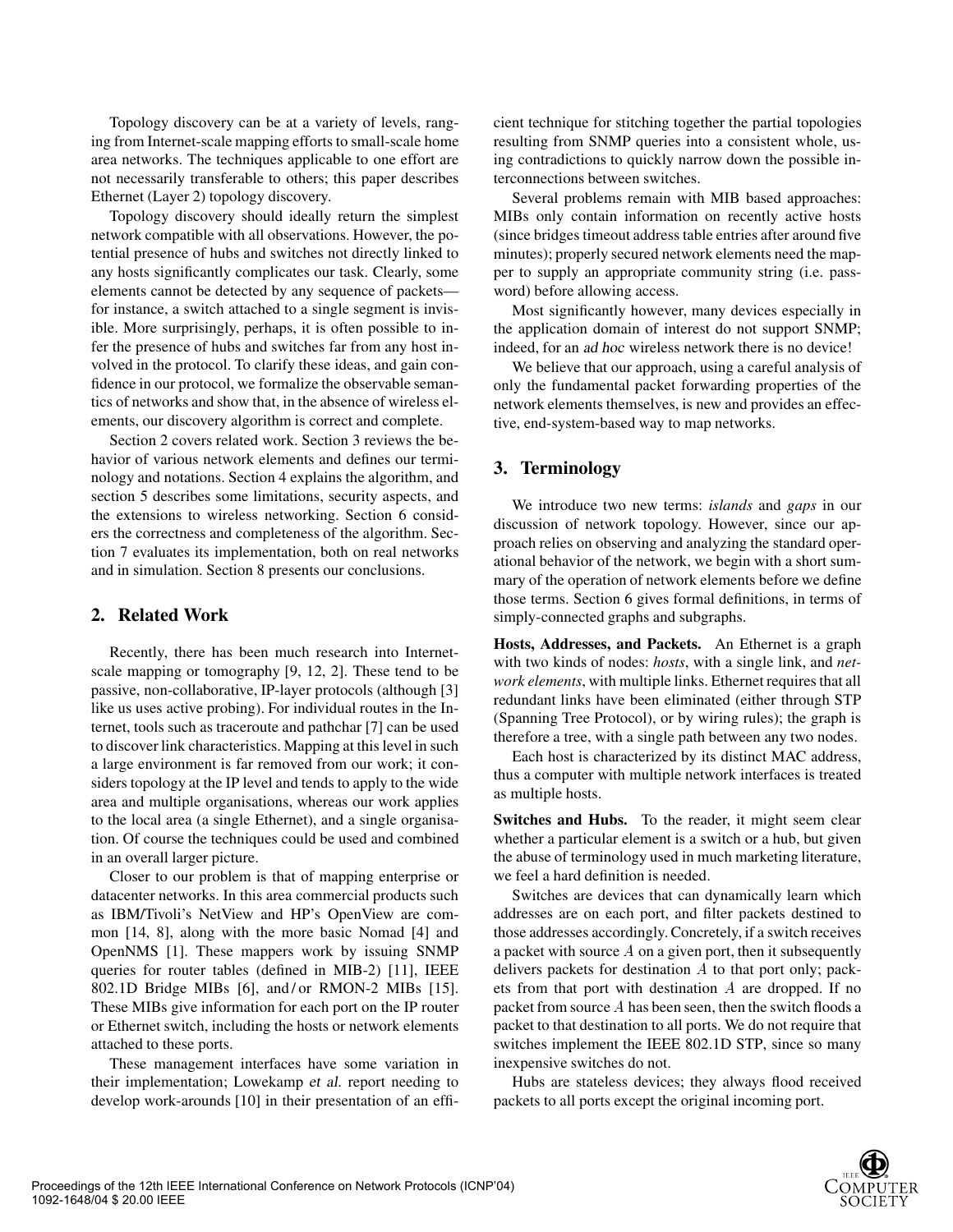Network diagrams (such as in figure 2) in use square boxes to represent network elements, with an 'X' for switches and an 'H' for hubs.

**Segments.** We use the standard meaning of *segment*: a shared media where hosts overhear each others' transmissions (e.g. a 10Base2 coax bus or at least one 10BaseT hub). A segment with at least one host is a *shallow segment* and considered to be at the edge of the network; segments with no hosts are called *deep segments*. For brevity we sometimes identify a segment with a host present on the segment.

We classify segments as *intermediate* if a packet being put onto the segment may arrive at more than one switch. It follows that a shallow segment is intermediate if it contains at least two switches; a deep intermediate segment requires at least three switches since it has no hosts.

For instance, figure 2 shows a simple network comprising four hubs and two switches, with eight hosts arranged in pairs on four segments. The segment containing  $\{C, D\}$  4. A is an intermediate segment.

**Islands and Gaps.** An *island* consists of one or more shallow segments of the network, forming a maximal connected subgraph with no deep segments.

A *gap* is a portion of a network containing only deep segments; it therefore connects multiple islands together.

For instance, figure 2 shows a single island; figure 5 shows three islands connected by two gaps (both just a wire); figures 7 and 8 illustrate more complex gaps, composed of several deep segments.

**Access Points.** Wireless APs (Access Points) partially filter packets: they maintain a table of addresses associated with their wireless port, and transmit a packet on the wireless port only if its destination address appears in the association table (or if it is broadcast or multicast). An AP does not forward a packet to an unknown destination from its wired to its wireless interface. Packets arriving from the wireless side with a destination address that does not appear in the association table are bridged to the fixed side of the AP. We say a host is *behind* an AP if it is connected to the AP's wireless side.

Note that a consequence of association is that wireless clients of an AP must send packets with a source address which has previously associated: this precludes the forging of source addresses.

**Wireless Bridges.** Wireless bridges (such as the Linksys WET11) are also devices with one wired and one wireless port: they are designed to permit one or more wired computers to associate indirectly to a wireless access point. We say that the wired computers are *behind* the bridge.

Wireless bridges require care during discovery because hosts can appear to be connected to a fixed network when actually there is a point-to-point wireless link between them and other portion(s) of the network.

We consider bridges which operate in one of two modes. In *clone mode*, the bridge notes the first source MAC address it receives on its fixed side, and associates to the AP using that address. This only allows a single host behind the bridge, however it provides true Layer 2 bridging semantics. In *proxy mode*, the bridge associates with the AP using the bridge's own address. It performs proxy-ARP for the IP addresses on the wired side, building a table of IP and MAC addresses; when packets arrive on the wireless side, the bridge rewrites them to have the correct destination MAC address (rather than its own), and sends them out on the fixed side. Packets from the fixed side have their source MAC address rewritten to be the bridge's own, since this is the address associated with the AP. This allows multiple IP hosts to operate behind the bridge, but does not provide true Layer 2 connectivity.

## **4. Algorithm**

At a very high level the technique is based on two simple properties: (1) hosts on the same segment can be detected since in promiscuous mode each can see all the traffic of the others, and (2) a packet with a particular source address entering a switch on one port will prevent the switch from sending packets with that destination address to any other port.

**Assumptions.** In our implementation we use a distinguished host  $M$ , the *mapper*, that acts as a central controlling entity for the algorithm. We also assume that most hosts in the network run a daemon that can inject topology packets and record received packets (using promiscuous mode); section 5 relaxes our assumption for some hosts.

A preliminary protocol permits us to discover all hosts running daemons, and establish a control RPC connection to them. The RPC interface permits  $M$  to request the transmission of a packet and query which packets have been observed.

The mapper determines the sequence, addresses, and injection points for packet transmissions, and how such transmissions are interleaved with queries. The RPC protocol is fairly standard so hereinafter we simply assume that the algorithm directly controls all hosts. Throughout the discussion we assume that no packet loss occurs; the real implementation uses either acknowledgements (where a packet always arrives somewhere) or repetition (where a test packet may be validly not delivered anywhere) but we elide these details for clarity and space; the technique used at each stage is obvious from the discussion below.

For our notation we let  $A, B, \ldots, P, Q, \ldots$  range over host MAC addresses. In addition, we sometimes rely on addresses  $L, X$  not attributed to any host on the network but instead allocated from a private range assigned for our technique.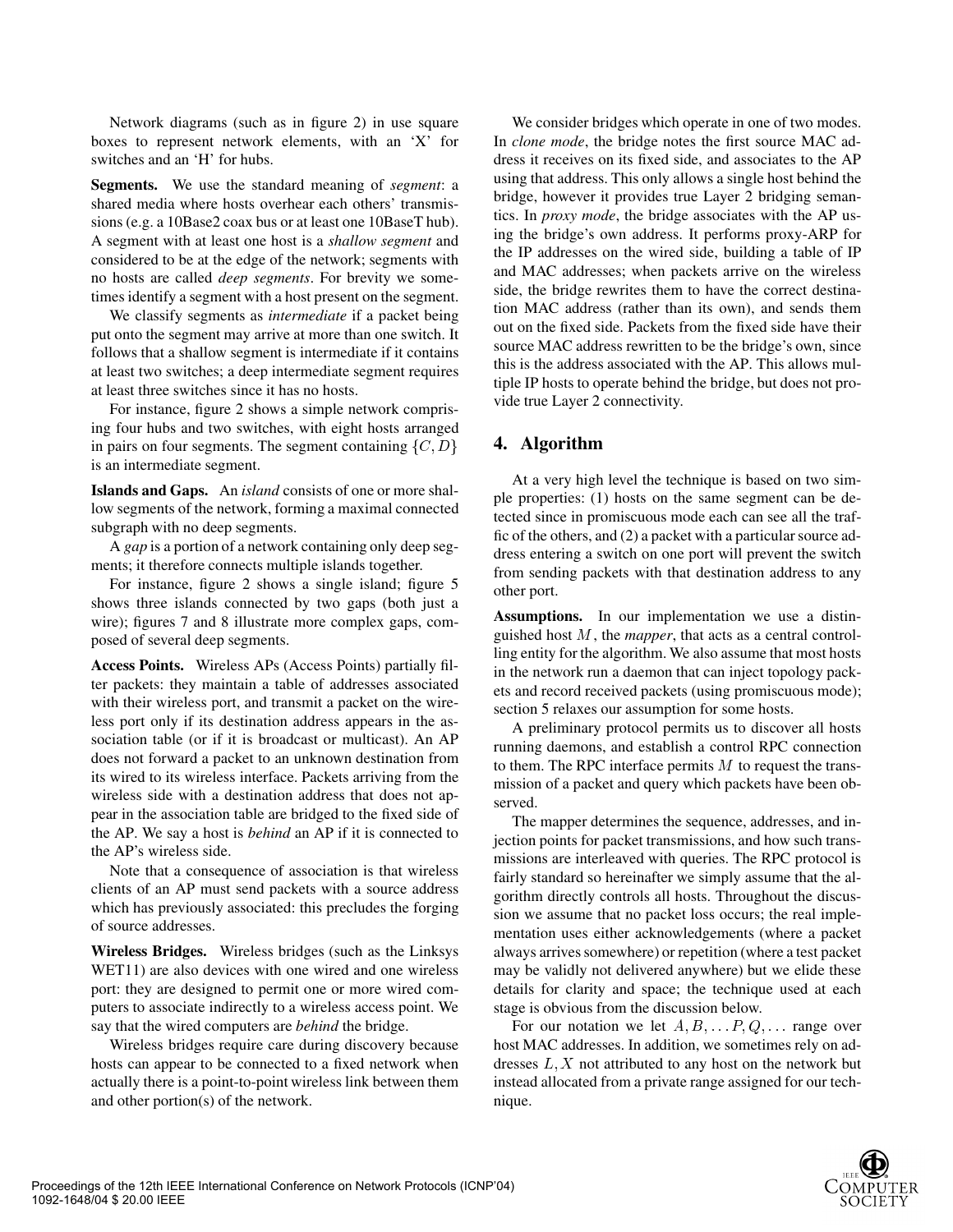We use the notation  $A : X \rightarrow B$  to mean that host A sends an Ethernet packet with source address  $X$  and destination address  $B$ . Note that in standard Ethernet  $A$  is at liberty to fake the source address, indeed we exploit this in our algorithm; because such addresses are from a private range always different from real addresses, normal traffic is not disturbed. Topology discovery packets also use a distinct Ethernet Type field to further prevent interference.

In description we may distinguish *training* and *probe* packets: training packets cause a switch to learn a particular source address, whereas probe packets test whether a switch has learnt a trained address. Of course on the wire there is no difference between them.

**Outline.** Mapping proceeds by execution and analysis of a number of phases. We initially explain the wired algorithm, and subsequently explain the extensions for wireless elements and uncooperative hosts in section 5. We also ensure that all switches know the real addresses of all hosts at the beginning of the mapping, using ordinary broadcasts.

The first phase discovers the shallow segments of the network by the use of promiscuous mode. Shallow intermediate segments can also be deduced from the promiscuous mode information obtained.

The second phase discovers switches attached to at least one shallow segment, plus the shallow segments they are attached to, and fully determines all islands (defined in section 3 above). In the usual case there are no shallow intermediate segments, hence each island consists of a single switch that attaches shallow segments.

The third phase discovers the segment or switch at the edge of each island where it connects to its adjoining gaps. Finally, the fourth phase discovers the structure of the gaps that interconnect the islands.

**Phase 1: Segment Detection.** We select an arbitrary host, named the *collector*, and set all hosts in promiscuous mode. Each other host sends a probe packet to the collector. The collector also sends a probe packet using a special segmentlocal destination address  $L$  (described below) so that any hosts sharing its segment may see it. For each host, the *sees set* consists of the source addresses for all received probe packets, plus the host's own address.

From these sets, we determine shallow segments and their interconnection, as follows. Two hosts belong to the same segment if they have the same sees set. Further, we sort shallow segments into a tree, the *segment tree*, by placing a segment above another when hosts in the parent segment see the probes sent from the child segment. Hence, the collector's segment is at the root of the tree, and branches appear when multiple segments are attached towards the collector.

Consider the network in figure 2, consisting of eight hosts  $A, \ldots, J$  connected to several hubs joined by switches, all of which have engaged promiscuous mode.



**Figure 2. Segment detection.**

Let  $A$  be the collector. The leaves  $E$  and  $F$  only see  $\{E, F\}$ ; similarly, G and J only see  $\{G, J\}$ . Further in, C and D see  $\{C, D, E, F\}$ , while A and B see all eight hosts (since  $A$  is the collector). Hosts are in the same segment if they have identical sees sets, so in our case the shallow segments are  $\{A, B\}$ ,  $\{C, D\}$ ,  $\{E, F\}$ , and  $\{G, J\}$ .

For the subsequent phases, we select one host to represent each shallow segment; this host is called the *segment leader*. Other hosts play no further part. In our example we select  $A, C, E$  and  $G$ .

**Phase 2: Switches.** In this phase, we detect any switch shared between multiple shallow segments by observing when a switch trained by (the leader of) one segment changes behavior when observed by (the leader of) another segment.

We first establish a technique to teach an address to *exactly* the switches of a given segment—a host cannot do so by sending a packet to its own address, since such packets are internally looped-back.

The IEEE defines in the 802.1D standard a range of addresses which must not be propagated by switches; the first of these is used by the STP. We cannot use one of these addresses however, since consumer switches flood these packets precisely in order to appear transparent to STP.

Instead the host (say A) sends a packet  $A : L \rightarrow B$ where  $L$  is a fresh address and  $B$  is the address of some other host.<sup>1</sup> Whilst knowledge of  $L$  may leak to many switches in the network, at least the switches on  $A$ 's segment are trained that  $L$  is on  $A$ 's segment. Host  $A$  can now send to destination  $L$ , with the guarantee that no switches will forward the packet. Note that  $L$  is specific to  $A$ ; each host will need to set up its own fresh address  $L$ .

Having established the ability to send packets to a single segment we can explain a simple example of training to detect switches and discriminate between the two networks in figure 3 by sending three packets. First,  $A: X \rightarrow L$ . Second,  $B: X \to L$ . Third  $A: A \to X$ . If the second packet reaches the same switch as the first packet (figure  $3(a)$ ), then

<sup>1</sup> It is more efficient to use another host on A's segment, but any other host or even broadcast will do.

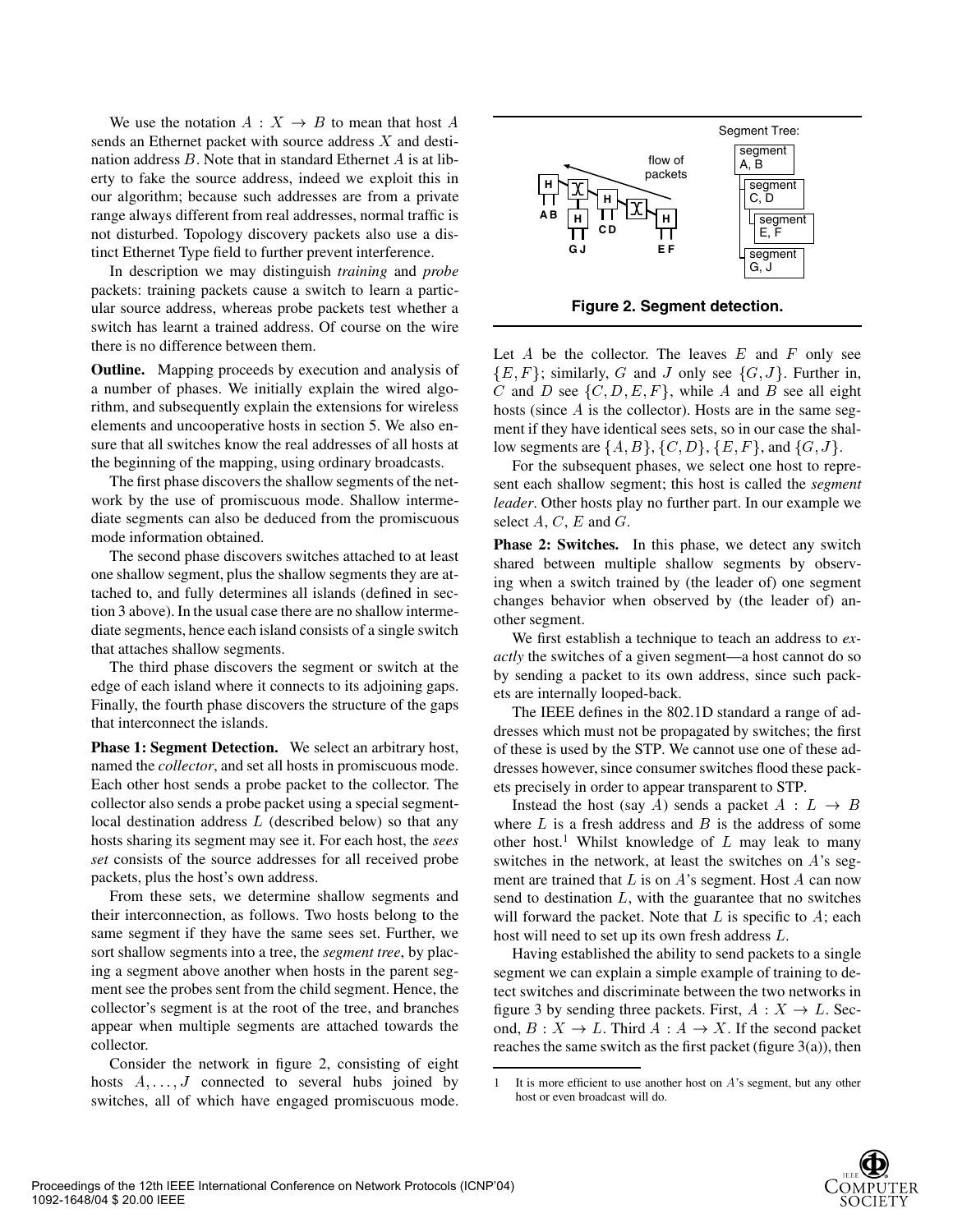

**Figure 3. Training to separate two switches.**

the third packet will be forwarded by the switch to host  $B$ . If  $A$  and  $B$  are attached to different switches (figure 3(b)), the third packet will not reach host  $B$ .

We expand the description of our general technique in two stages for clarity. First, suppose that there are no intermediate segments in the network. We pick one fresh address,  $X$ , which will be repeatedly trained. Each segment leader  $S_i$  sends a training packet  $S_i : X \to L$ . If there are multiple segment leaders connected to a single switch then  $X$  will be repeatedly trained so that for each switch the last segment leader to send the training packet will be the owner of address  $X$  on its switch. Note that each switch will have a different view as to the location of the host  $X$ .

We then cause each segment leader to send a probe packet  $S_i : S_i \rightarrow X$ , and observe which segment leaders receive the probes. Any switch with a segment leader attached has one segment leader which was the last to train the switch with the address  $X$ ; that leader will receive probe packets sent by other attached segment leaders. We say that this host *gathers* the probes from the other segment leaders on the same switch; the gathered segments and the gathering segment are attached to the same switch. Any segments remaining unaccounted for (neither gathered nor a gatherer) are each connected to a separate switch by themselves (they train their local switch and probe it, but the switch correctly drops the probe packet so it is never received).

Now relax the restriction and consider intermediate segments. As shown by  $C$ 's segment in figure 2, a segment can be attached to several switches; a training packet sent by the leader of an intermediate segment trains multiple switches.

If the leader of an intermediate segment was the last host to train more than one switch then it would be a point of confluence for the probe messages, and could erroneously gather the segments of multiple switches and believe them to be attached to the same switch. As an example, consider figure 2 and suppose that  $C$  was the collector. If  $C$  was also to train last, it would gather from  $A$ ,  $E$  and  $G$  and the two switches of the network would be indistinguishable.

We solve this by having the segment leaders train in preorder when performing a depth-first walk of the segment tree (starting from the collector). This means that probes sent to  $X$  now propagate away from the collector towards the leaves of the tree, guaranteeing that there is no point of confluence.



**Figure 4. Probe flow after training A;C;E;G.**

For the running example of figure 2 the segment leaders would train in the order:  $A, C, E, G$ . The probes would therefore flow as shown in figure 4, yielding the following gathers sets: A and C both gather nothing, E gathers  $\{C\}$ , and G gathers  $\{A, C\}$ . The switch connectivity is known.

There is one further detail: the existence of intermediate segments can mean that probe packets to  $X$  can traverse more than one switch across the network. If host  $G$  were to train before host  $C$  in figure 2, the probe from  $A$  would travel the whole way to  $E$ . Such probes are easily handled because they come from a host which is neither a peer not a direct parent of the gatherer in the segment tree.

At this point in the algorithm we have linked shallow segments to their switches, and if intermediate shallow segments are present then they chain together the multiple switches they connect, forming islands in which the complete topology is known. Switches not attached to intermediate shallow segments form trivial one-switch islands comprised of the switch together with its (non-intermediate) shallow segments. What remains to be investigated are the deep segments and the switches interconnecting the islands.

**Phase 3: Island Edges.** From the segment tree, we can easily detect parent- and child-segments on different islands, hence the existence of a gap to analyze, but we first need to know whether the paths to each of these children attach to the parent through distinct switches, or whether these paths share points of attachment to the parent. In brief, we need to identify the switches at the edge of each island.

Figure 5 shows a topology with three islands and two gaps. Host  $M$  is collector, at the root of the segment tree. The figure also shows the segment tree resulting from running the first phase of the algorithm.

The segment of interest is the segment of host  $A$  which has four direct children  $B, C, D$  and  $F$  in the segment tree, representing the three islands. We chose this network because it shows both an island (number 1) connected via a switch discovered in Phase 2, and an island connected via an additional switch.

Our algorithm analyzes each cross-island parent-child connectivity in turn. There are two possible cases to consider: (1) if the parent segment has no switches below it in the segment tree, then we create a new one representing the switch through which the child's island attaches to the parent's island. We know this switch must exist because if it

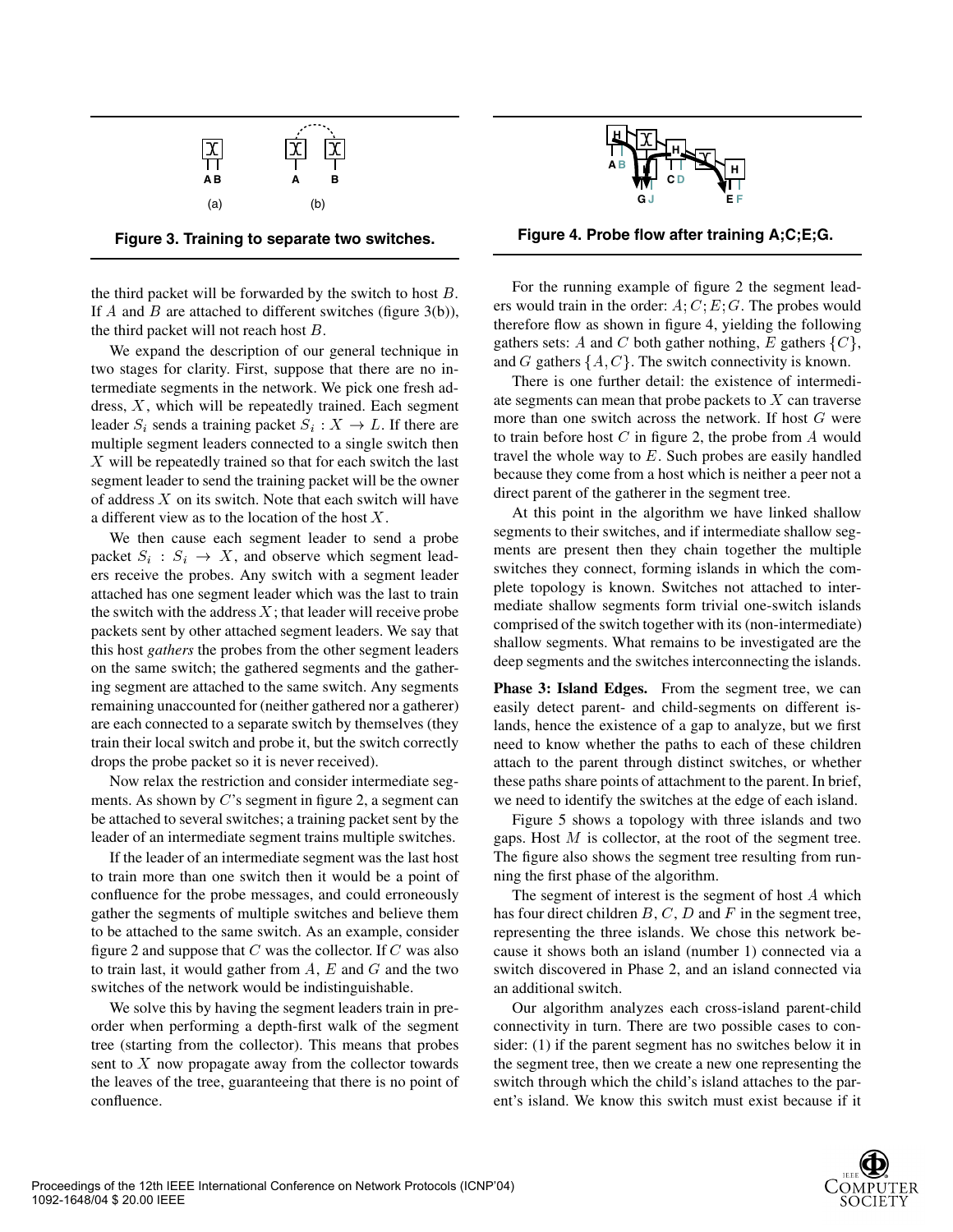

**Figure 5. Example network with three islands, and the resulting segment tree after Phase 2.**

did not then we would have discovered a single, larger, island rather than the two we actually discovered. Alternatively, (2) the parent segment has one or more switches below it in the segment tree. We thus need to discover which one of these switches connects the child's island to the parent's island. We test each candidate switch as follows: we send a probe packet from the child segment to a host below the switch under test; if the probe packet is *not* seen on the parent segment then the child segment must be below the switch under test, and so the child's island attaches to the parent's island via this switch. If the child's island is not connected via any of the candidate switches then we infer the existence of a new switch, just as in case (1) above.

In the example, a packet sent from host  $C$  in island 1 to host  $B$  in island 0 is not visible at host  $A$ , therefore we know that  $C$ 's segment (hence island 1) is connected via the same switch as host  $B$ . In contrast, a packet sent from host  $F$  in island 2 to host  $B$  is visible at host  $A$  allowing us to infer the existence of switch  $S$ .

To complete the discovery of cross-island connectivity, we determine the switch at the child segment on the edge of the island; fortunately this is deterministic and easy. If the child segment has a parent switch, then it is the edge of the island (all the other segments on that switch are also children of the same parent and can be removed from consideration). If the child segment has no parent switch, then we infer the existence of an additional switch.

In the example, hosts  $C$  and  $D$  share a parent switch, so that switch is at the edge of island 1; host  $F$  has no such parent switch, so we can infer the existence of switch  $T$  at the edge of island 2. (Recall that switches  $S$  and  $T$  must be distinct because  $A$  and  $F$  are in different islands; if they had been a single switch,  $F$  would have gathered  $A$  in Phase 2.)

At the end of this phase, we have discovered all hosts and switches attached to shallow segments; further, for each remaining gap, we have identified the islands connected by that gap, and the corresponding switches at the edge of the gap. For each gap, we now select one host per island to train and probe the gap via its edge switch. We call these hosts *switch leaders*.

**Phase 4: Discovering Gaps.** In order to explore any remaining gap, we first set up a simple test, then describe a recursive discovery algorithm.

*Path Crossing Test.* Our test combines both training and probing with a fresh address, say  $X$ ; it involves four switch leaders, say  $A \, B \, P$  and  $Q$ , at the edge of the gap.

The purpose of the test is to determine how the path from A to B intersects the path from P to Q. It is especially useful for exploring deep segments because the intersection between the two paths need not be close to any of the hosts involved in the test. It goes sequentially, as follows:

- 1. A sends a training packet to  $B(A : X \rightarrow B)$ .
- 2. P sends a training packet to  $Q(P: X \rightarrow Q)$ .
- 3. *B* sends a probe packet to  $X$  ( $B : B \to X$ ) and both A and P report whether they receive the probe or not.

The test and its results are depicted in figure 6. We now interpret each of the three possible results, and also define notations used in this phase.

**Only**  $P$  observes the probe: Since  $A$  does not observe the probe, some switch on the path from  $A$  to  $B$  has been trained by the packet  $P : X \to Q$ . That is, there is a switch that is both on the path from  $A$  to  $B$  and on a segment on the path from  $P$  to  $Q$ . We say that the two paths cross at that switch, and write  $AB/PQ = \times$ .

**Only**  $\Lambda$  observes the probe: Since  $P$  does not observe the probe, conversely, we know that the switches on the segments on the path from  $A$  to  $B$  (seeing the probe message) and the switches on the segments on the path from  $P$  to  $Q$ (trained to forward  $X$  to  $P$ ) are disjoint. Moreover, since  $A$ and  $P$  still have to be connected, this connection necessarily goes through one of the former switches and one of the latter switches, and the deep segments between these two switches separate the network with  $A$ ,  $B$  on one side and  $P$ ,  $Q$  on the other side. We say that the two paths are disjoint, and write  $AB/ PQ = \times$ .

**Both** A and P observe the probe: This third result reveals the presence of a deep hub that duplicates the probe packet sent to  $X$ . Precisely, there is a switch on a segment of the path from  $P$  to  $Q$  that is also on a segment of the path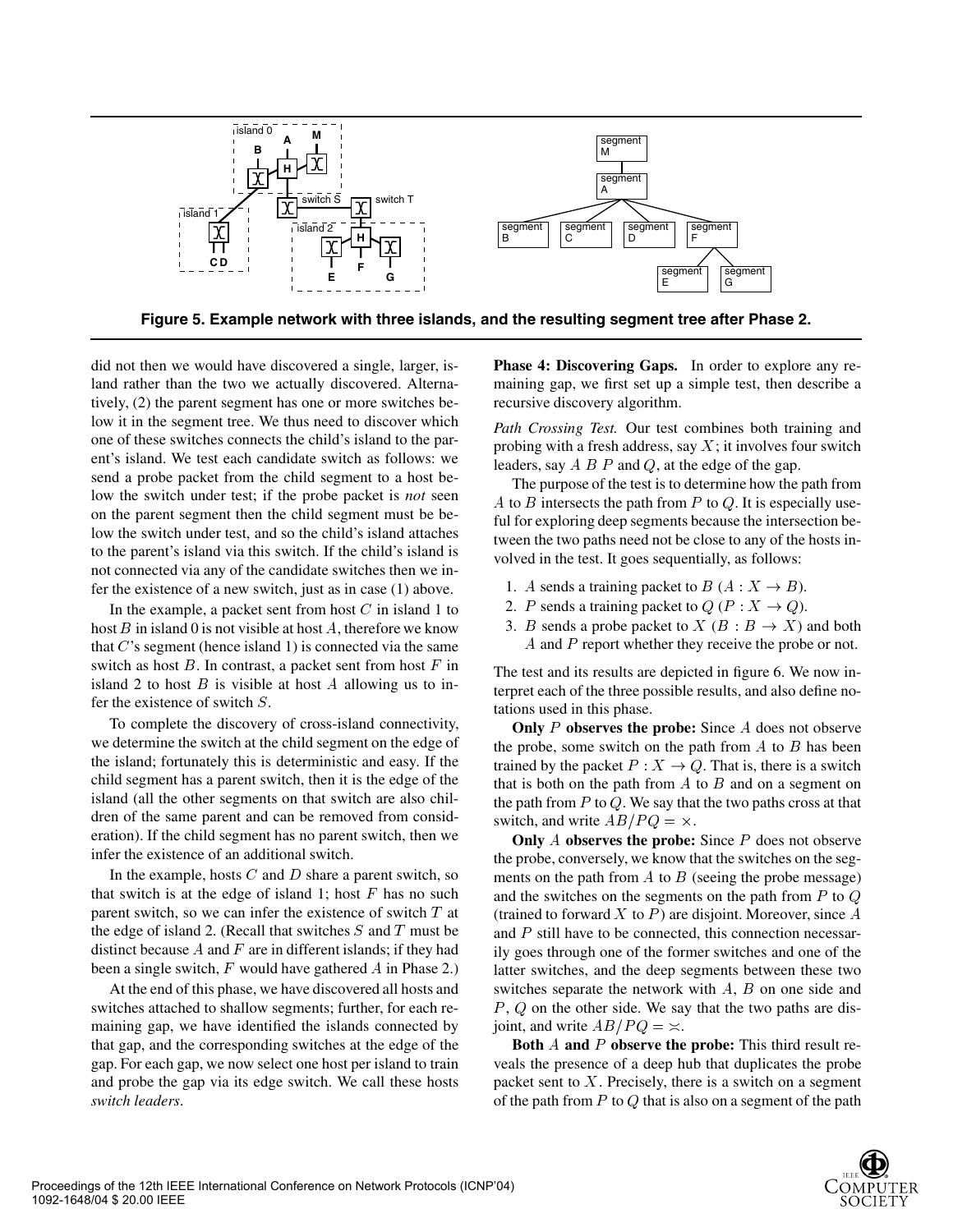

from  $A$  to  $B$ , but that is not directly on that second path. We say that the two paths are hubbed, and write  $AB/PQ = H$ .

The test can be used with  $P = Q$ , with packet two becoming  $P: X \to L$ , yielding three possible results with similar interpretations.  $(AA/PQ)$  is not defined, but for uniformity it is convenient to extend our definition and let  $AA/PQ = \times$ .)

Our "path-crossing" test has useful equational properties, which can be used to reduce the number of tests actually performed during gap discovery. For instance, we have  $BA/PQ = AB/PQ = AB/QP$ , and  $AB/PQ = \times$  if  $\qquad \qquad \ldots$ and only if  $PQ/AB = \times$ . Besides, series of tests  $AB/P$ can often be combined to reuse the same training- or probepackets.

*Recursive Gap Discovery.* Recall that at the end of the third phase we have detected some number of gaps in the network, each of which bordered by switches, each switch having a host (the switch leader) on an attached segment. Starting from these switches, we recursively use the path crossing test to split each gap into smaller gaps until we are left with wires. (This section explains how to split gaps, but the precise tracking of the sub-gaps is deferred till section 6.)

As a first step, we check whether any switch on the edge of the gap has more than one deep segment attached to it, as this allows us to break the gap at such a switch. This is done by choosing each switch leader in turn to be the host  $P$ , and testing  $AB/PP$  for all remaining hosts as A and Bs. Whenever there exist some A and B with  $AB/PP = H$  fig or  $AB/PP = \times$ , one can split the current gap into several gaps with fewer border switches: one of these gaps has switches for (at least)  $A$  and  $P$  but not for  $B$ , another has switches for  $B$  and  $P$  but not for  $A$ . We iterate this process until all such gaps are split.



**Figure 7. A network with a three-switch gap.**

As a simple example, consider the three-switch network shown in figure 7, and the problem of determining how those switches are connected. By the end of Phase 3, we know they are in three separate islands, and all border the same gap. Suppose we select  $D$  as  $P$ ; without loss of generality E is A and F is B. The result of  $E\big| D D$  is  $\asymp$ , so D does not split the gap; by symmetry the same holds if we select  $F$  as  $P$ . However, when we pick  $E$  as  $P$  we find that  $DF/EE$  is  $\times$ , splitting the gap into two gaps each of two switches. Such gaps are trivially represented by a wire, and hence the switches are connected in the order  $D$ - $E$ - $F$ .

In the next step, we observe that in the case of a gap whose segment closest to some host  $P$  is an intermediate segment, then a packet on a path from  $P$  to a switch leader behind one of the switches on such a segment is sufficient to train a switch connecting some other part of the gap attached to the same segment. We can thus apply  $AB/ PQ$  recursively, with the path  $PQ$  touching the edge of the gap under evaluation as long as there is some segment on the edge of the gap which is an intermediate segment.

Packets  $E: X \to G$  suffice to train switch T, so we can As an example, refer to figure 5, assume hosts  $A$  and  $F$ are inactive, and consider the gap bordered by  $B, M, E, G$ . proceed as if  $F$  were active, and recursively fill the gap bordered by  $B$ ,  $M$ , and (virtually)  $F$ . Symmetrically, packets  $M: X \to B$  suffice to train switch S, as if A were present.

 , points of attachment to each such switch, and the classes of H figure 9 for example networks.) Finally we may reach a stage where every edge of some gap is represented by a switch with a single wire leaving that switch into the gap attached to a single other switch. At this point we must apply the general form of  $AB/PQ$ . We chose  $P$  and  $Q$  such that  $PQ$  crosses the gap and then we group the remaining switch leaders into classes and subclasses based on the evaluation of  $AB/PQ$ . Once this is done we can order the classes along the line  $PQ$  by sorting with  $AP/$  BQ. This gives us the number of switches along the line  $PQ$  which have points of attachment, the number of switch leaders attached to each switch. (See section 6 and

> We proceed to analyse the gap by recursion; choosing a new  $Q$  inside each such class and repeatedly dividing the remaining switch leaders into classes and subclasses, and ordering the classes. Depending on the topology this may be quite expensive, but since at least one switch leader (the one

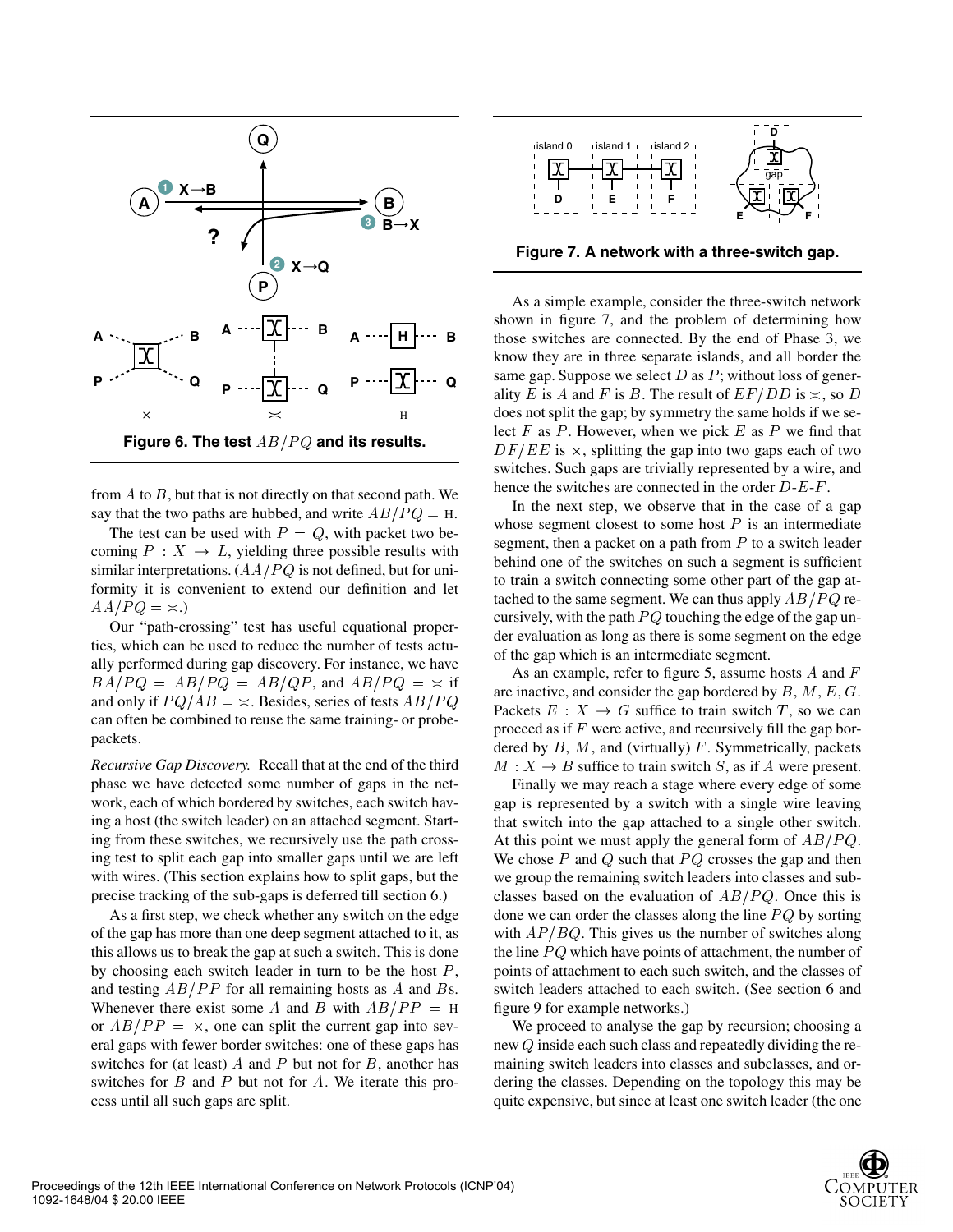

**Figure 8. Two indistinguishable 3-stars.**

chosen as  $Q$ ) is removed from the switch leaders under consideration, it will eventually terminate with the topology of the network (under observational equivalence).

#### **5. Discussion**

**Limitations.** There are certain configurations of networking equipment which we cannot detect. The most obvious is a dead branch such as a hub or switch with no hosts, hanging as a leaf from the network. These have no operational effect, and so are undetectable in our setting.

Some live equipment is also undetectable. A segment (apparently) connecting only two devices may be either a piece of wire or an arbitrary number of linked hubs; similarly, any collection of hubs on the same segment are indistinguishable from a single, larger, hub. Likewise, a switch connecting exactly two deep segments forwards any packet it receives on one port to the other port; it has no effect on packet flow, and is indistinguishable from a wire.

Finally, deep hub stars are indistinguishable from a single switch connecting the arms of the star; again none of the equipment has hosts directly connected. Figure 8 shows two indistinguishable 3-stars, although clearly this generalises to an *n*-star for  $n > 1$ .

In all cases, we apply Occam's Razor and infer the simplest network which satisfies the observable properties.

A limitation of another sort comes from switches running with 802.1x port-based access control enabled. Such switches prevent hosts connected to them from sending packets with unauthenticated source address. This stops us from training their switches, and thus we cannot determine which hosts attach to them. However, such switches are high-end products and also implement a remote management interface, allowing their topology to be discovered through more traditional schemes.

**Wireless.** So far we have described wired hosts on a wired network; we now explain how wireless hosts and segments fit into the technique.

First, recall from section 4 that we begin by finding all the hosts in the network supporting the daemon. At this original stage, hosts attached to a wireless NIC report the BSSID of the AP that they are associated with.

While in theory there is nothing preventing a wireless host from enabling promiscuous mode, in practice this requires firmware support on the device and driver support in the OS. In our experience, enabling promiscuous mode on a wireless NIC does not work reliably, so we do not depend on this behavior. Instead we use BSSID equality to detect wireless hosts on the same segment.

At the original stage hosts also supply their real MAC address in the body of the packet. This allows us to detect if a wireless bridge has rewritten the source address in the Ethernet header. We group hosts with equal changed addresses (which is the address of the bridge attaching them to the network) and use recursion to map the portion of the network on the wired side of the bridge.<sup>2</sup>

We locate APs and bridges in Phase 2 by electing a leader for the AP or bridge. The leaders send a probe packet to address  $X$ , and we note where it is gathered, just like any other host. The difference is that hosts behind an AP cannot take part in training switches, so their probes may be gathered some distance from their actual location.<sup>3</sup>

**Uncooperative hosts.** While it is desirable to have all hosts run the daemon code, mapping is possible without having the cooperation of all hosts—although obviously the accuracy of the topology may be affected. Any host not running a daemon but having an IP stack (e.g. a network printer) can be located in the network in a similar way to the locating of APs and bridges: the mapper can send a thirdparty ARP request for the address  $X$  to the host's IP address. A third-party ARP request is one whose ARP-layer source address is not the sender's. In our case the mapper sets the ARP source address to be  $X$ , which makes the IP host send an ARP response to  $X$ , so it can be gathered in the normal fashion. The mapper could collect the list of IP addresses to be probed passively, by continuously monitoring traffic on the network—the list need not be manually configured.

**Security Aspects.** The daemons send and receive packets on behalf of the mapper. To mitigate security concerns, daemons only send and record topology traffic packets, and send packets only from either our reserved topology address range or their real address. This prevents any impact on the routing of normal packets. In addition, the daemons enforce a rate limit on transmission to prevent their being used in an amplification attack. As in any collaborative scheme, the correctness depends on the correct behavior of the contributors.

<sup>3</sup> This rarely causes any ambiguity since wireless segments cannot be intermediate segments.



<sup>2</sup> It may be that the mapper is behind a wireless bridge; this is detected by the mapper's address changing. Whilst this adds a little complexity to the implementation it doesn't much affect the algorithm; each wired region is mapped independently.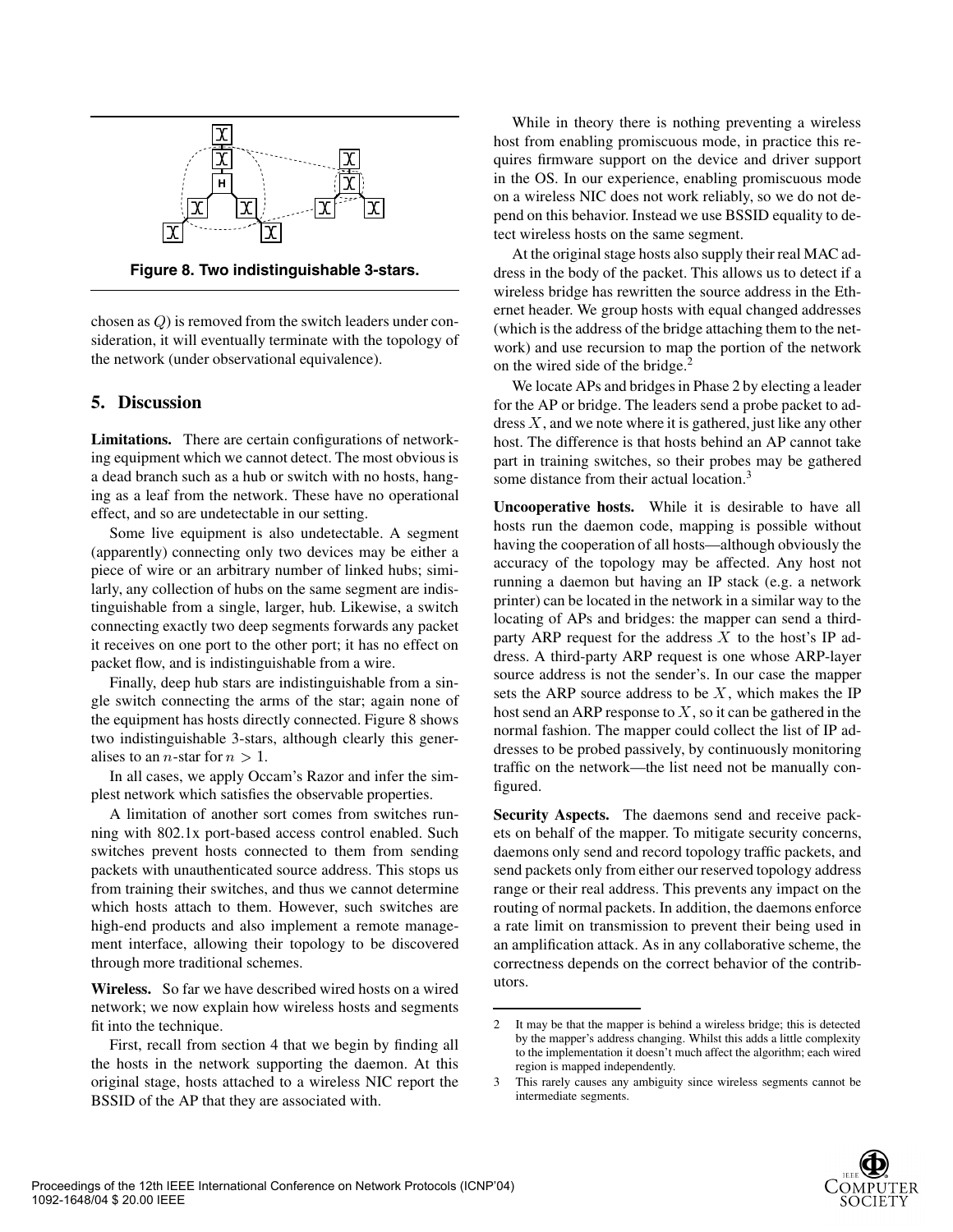#### **6. Correctness and Completeness**

In this section, we give a formal account of our algorithm. Throughout, we assume there is no wireless element or uncooperative host. Due to space constraints, we only give a sketch of the proofs.

**Basic Definitions and Tests.** We first recall our definitions, in terms of graphs. A network is a simply-connected, finite graph whose nodes are switches, hubs, and distinct hosts  $A, B, \ldots, P, Q, \ldots, T, \ldots$ . Hosts have a single link. We write  $AB$  for the unordered pair of hosts  $A$  and  $B$ .

An  $n$ -segment is a maximal, simply-connected subgraph of linked hubs attached to  $n$  (distinct, otherwisedisconnected) hosts and switches. The segment is shallow if it is attached to at least one host, deep otherwise. For instance, a 2-segment is typically just a link, but may also be two links attached by a hub.

An island is a maximal simply-connected subgraph consisting of shallow segments; An  $m$ -gap is a simplyconnected union of deep segments that connect  $m$  (distinct) border switches.

Next, we provide lemmas that formally relate the results of tests performed on networks to their actual topology. All tests assume that all switches are initially trained for all host addresses; this can be enforced by sending  $A : A \rightarrow B$  for all hosts  $A$  and  $B$ .

**Lemma 1 (Seeing Packets)** *Let be the set of hosts on segments that connect A to B. This set is observable.* 

The set  $A - B$  contains at least A and B. For  $A \neq B$ , p we have  $P \in A - B$  if and only if host P observes packets  $A : A \rightarrow B$  (or equivalently  $B : B \rightarrow A$ ). For  $A = B$ , we observe  $P \in A - A$  using local training, as detailed in section 4.

For a fixed host T, the collector, we write  $A \leq_t B$  when  $A \in B - T$ . The relation  $\leq_t$  is a preorder with smallest element  $T$ . When convenient, we also use the associated equivalence  $A =_t B$  (when  $A \leq_t B$  and  $B \leq_t A$ ), strict preorder  $A \lt_t B$  (when  $A \leq_t B$  and  $B \nleq_t A$ ), and covering relation  $A \prec_t B$  (when  $A \prec_t B$  and  $A \leq_t C \leq_t B$  implies  $C =_{t} A$  or  $C =_{t} B$ ). By definition, all these relations are also observable.

**Lemma 2 (Path Crossing)** For all hosts  $A, B, P, Q$  with **Pro**  $A \neq B$ , let  $AB/ PQ \in \{\infty, \times, H\}$  be such that

- $AB/PQ = \times$  when there exist two switches separating A, B on one side from P, Q on the other side.
- $AB/PQ = \times$  when there is a switch on a segment of *the path from P to Q that is on the path from A to B.*
- $AB/PQ = H$  when there is a switch on a segment of *the path from P to Q that is also on a segment of the path from to but not directly on that path.*

The result of  $AB/PQ$  is observable.

**Network Equivalence.** We let *observational equivalence*, written  $\approx$ , relate two networks when they have the same hosts and, starting from a state where all switches are clear, for any series of packets sent from these hosts, all hosts observe the same packets.

This equivalence captures our intuition of indistinguishability of networks, from the viewpoint of its hosts. However, it does not provide an effective decision procedure. To this end, we now give a characterization of  $\approx$  in terms of the local network topology. In essence, our theorem bounds what can ever be observed without network assistance. This enables us to confirm that our discovery algorithm is *complete*: under our hypotheses, its precision cannot be improved.

**Theorem 1 (Completeness)** *Observational equivalence is also the finest equivalence preserved by:*

- *R1. Substitution between -segments.*
- *R2. Addition and deletion of dead branches: for any network* N, we have  $N-H \approx N$  *and*  $N-X \approx N$ .
- *R3. Addition and deletion of redundant switches with two* links: for any networks  $\vec{\rm N}$ ,  $\vec{\rm N}^\prime$  , we have  $\vec{\rm N} \times$   $\times$   $\times$   $\vec{\rm N}^\prime$   $\approx$  $\vec{N} \times -\vec{N}$ .
- *R4. Addition and deletion of deep hub stars: for any net*works  $\vec{N}_1, \ldots, \vec{N}_k$ , we have  $H(-\times -\times \vec{N}_i)^{i=1...k} \approx \times (-\times \vec{N}_i)^{i=1...k}$

B, switches attaching two deep segments (R3); and hubs sym-(where  $\times \vec{N}$  and HN stands for networks  $N_1, \ldots, N_l$  attached to  $\times$  and H, respectively.) Informally, the rules R1–R4 list parts of the network topology that are not observable: attached hubs  $(R1)$ , ends of the network with no hosts  $(R2)$ ; metrically attaching deep 2-segments, as depicted in figure 8 (R4). The theorem states that this list is actually complete.

> The *normal form* of a network is obtained by repeatedly applying these rules from left to right, and replacing any  $n$ segment by a single hub attaching  $n$  wires (or just a wire for  $n = 2$ ). Since each application deletes elements, we obtain the smallest network in its equivalence class.

> An abstract *discovery algorithm* performs a finite series of tests for each given network and returns its normal form.

**Proof sketch** Let  $\approx_a$  be the finest equivalence preserved by rules R1–R4. To prove that  $N \approx a N'$  implies  $N \approx N'$ , it suffices to check that each of the equivalence cases in the theorem is an observational equivalence. These different networks can't be separated by any series of packets because:

- R1. Hubs on a segment don't filter messages.
- R2. No message ever arrives from a dead branch.
- R3. As an invariant, the state of the two left- and rightswitches are the same on both sides of the equivalence;

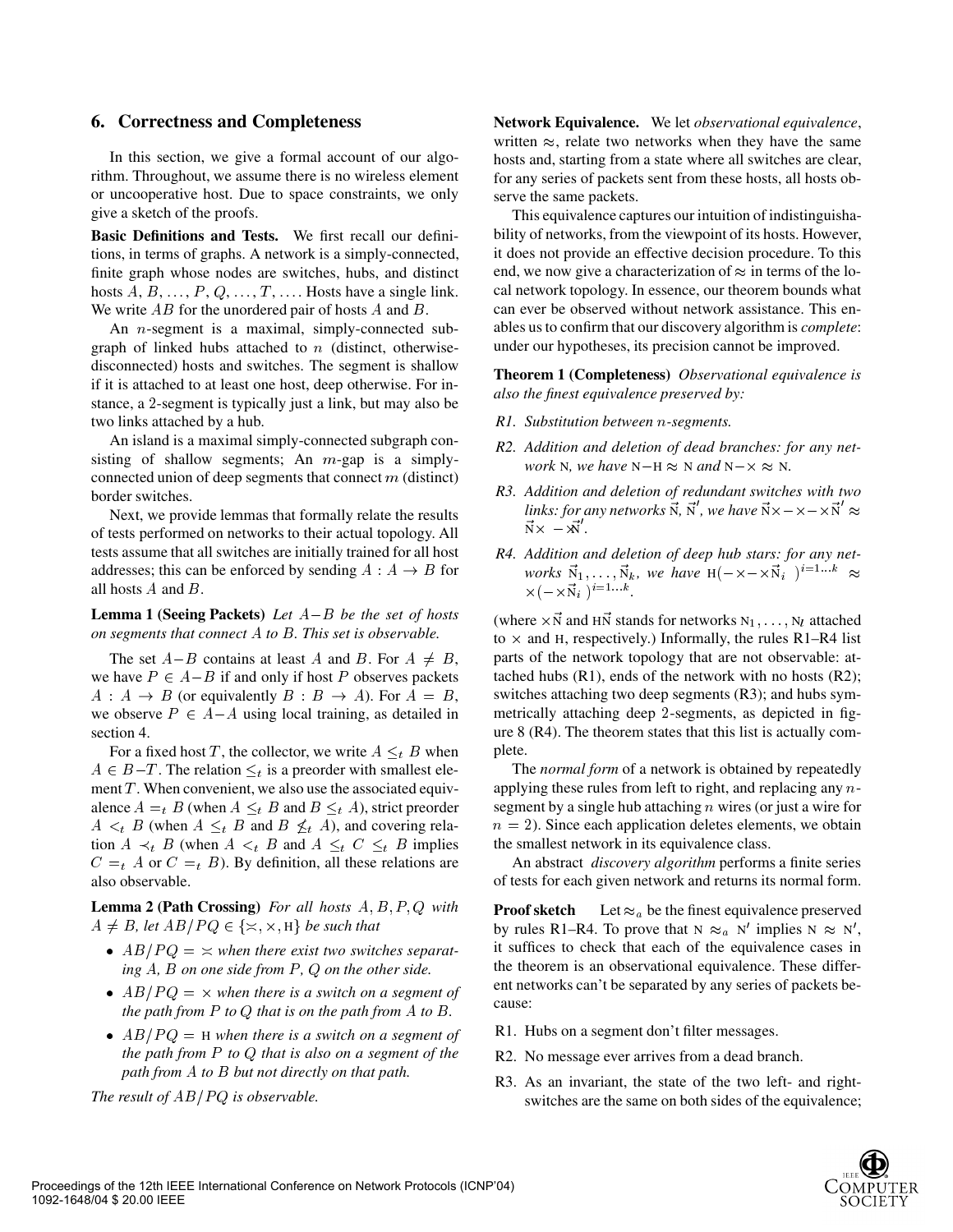if the left switch routes to the right, or the right switch routes to the left, then so does the middle switch.

R4. As an invariant, the outer switches have the same state on both sides of the equivalence, and the states of each inner switch is obtained from the state of the central switch by routing outward the addresses routed towards that branch by the central switch and routing inward the addresses routed towards any other branch by the central switch.

Conversely, to prove that  $N \approx N'$  implies  $N \approx_a N'$ , we rely on the existence of a correct abstract algorithm (Theorem 2): since the algorithm yields the  $\approx_a$ -normal form of the network, and since it only depends on the result of observable tests,  $\approx$ -equivalent networks yield identical normal forms.  $\Box$  each island with Bs such that  $A \prec_i B$ .

**An Abstract Algorithm.** We now specify our algorithm, omitting the details, data structures, and optimizations of our implementation. Our discovery strategy relies on fewer tests than those we implemented. In the discussion, we implicitly refer to the normal form of the network, thereby excluding occurrences of the right-hand-sides of rules R1–R4.

*Determine the islands and their contents (Phases 1 and 2).* Choose a host T and observe  $\leq_t$ , then

- 1. Find all shallow segments, as the equivalence classes of  $=$ <sub>t</sub>. Retain a single host on each shallow segment.
- 2. Find all switches attaching shallow segments. We distinguish two cases for these switches: (I) the switch attaches  $n+1$  segments  $A, B_1, \ldots, B_n$  with  $A \prec_t B_i$ for  $i = 1 \dots n$ , or (B) the switch attaches *n* segments  $B_1, \ldots, B_n$  and also connects to A on some other island (through deep segments), with  $A \prec_t B_i$  for  $i = 1 \ldots n$ . Phase 2 proceeds as follows:
	- a) Every A sends  $A: X \to L$ , in increasing order: if  $A \leq_t B$ , then A sends its message before B. As a result, every shallow switch is trained and, in both cases (I) and (B), the switch is trained towards the  $B_i$  that sent  $B_i: X \to L$  last.
	- b) Every A sends  $A : A \to X$ , in any order. The result of the test consists of sets  $S_B$  containing the source A for each packet observed at  $B$ .

We find a switch attaching shallow segments for each non-empty set  $S_B$ : either there exists  $A \prec_t B$  for t some  $A \in S_B$ , and we have a (I)-switch attaching  $\{A, B\} \cup \{C \in S_B \mid A \leq t C\}$ , or we have a (B)-switch attaching  ${B} \cup S_B$ .

*Determine the switches attaching islands to gaps (Phase 3).* We write  $A \prec_i B$  when  $A \prec_i B$  and A and B belong to different islands:  $A$  and  $B$ 's islands are then connected by a gap via switches attached to  $A$  and  $B$ , respectively.

Hence, the relation  $\prec_i$  yields the branches of a tree of islands rooted at T. If  $A \prec_i B$  and  $A \prec_i B'$  for two distinct B and  $B'$  on the same island, then B and  $B'$  are attached to a previously-found  $(B)$  switch connecting  $A$ 's island. Otherwise,  $B$  is attached to a newly-found switch connecting A's island.

On  $A$ 's island, we may need additional tests to find the switch attaching  $A$  and connecting each island with a  $B$ such that  $A \prec_i B$ . For each C with  $A \prec_i C$  with a previously-found switch attached to  $A$  and connecting  $C$ , if  $A \notin B-C$  then B is also connected to that switch. Otherwise, we have found a new switch (and will consider  $C = B$ for any remaining island connected to  $A$ ).

To every such identified switch attached to  $A$  corresponds a  $m$ -gap, with  $m-1$  additional switches, one for

*Determine every remaining -gap, by induction on (Phase 4).* The input is a set S of m unordered pairs  $AA'$ representing distinct switches that can be trained towards  $A$ by sending  $A: X \to A'$  without affecting the rest of the gap. To begin with,  $S$  contains a pair  $AA$  for each border switch, for some host  $A$  linked to the switch.

In preparation for the inductive cases, we define an auxiliary operation on sets of switches: to *add* a switch represented by  $PP'$  to some set S', written  $S' + \{PP'\}$ , first detect whether the switch  $PP'$  is already represented by any  $AA' \in S'$ , using the test  $PP'/AA' = \times$ , then merge these two switches and their connections, otherwise add a distinct switch  $AA'$  to  $S'$ .

When  $m = 1$ , do nothing. When  $m = 2$ , attach the two switches by a wire. When  $m > 2$ :

1. Select  $PP', QQ' \in S$  and partition  $S \setminus \{PP', QQ'\}$  as follows:  $AA'$  and  $BB'$  are in the same subclass when  $AB'/PQ' = \le; AA'$  and  $BB'$  are in the same class when  $AB'/PQ' \in \{\leq, H\}.$ 

Each class corresponds to a network attached to a switch on a segment from  $PP'$  to  $QQ'$ . When a class contains several subclasses, each subclass corresponds to one or several networks attached to a distinct switch, with the class switch and all the subclass switches attached by a hub.

 We distinguish two kind of inductive cases, for  $PP' = QQ'$  and  $PP' \neq QQ'$ . In both cases, a set S' collects the switches bordering the remaining gap after analysing all classes and subclasses; at the state of the analysis, S' contains  $PP'$  and  $QQ'$  (when  $QQ' \neq PP'$ ). After analysing all classes, if  $S'$  is smaller than  $S$ , recursively fill  $S'$ .

Each class  $E$  is analyzed as follows:

a) If E has several subclasses  $E_1, \ldots, E_n \subset E$ , then for each subclass  $E_i$ , select  $AA' \in E \setminus E_i$ , fill  $E_i + \{PA\}$ , and keep the resulting switch.

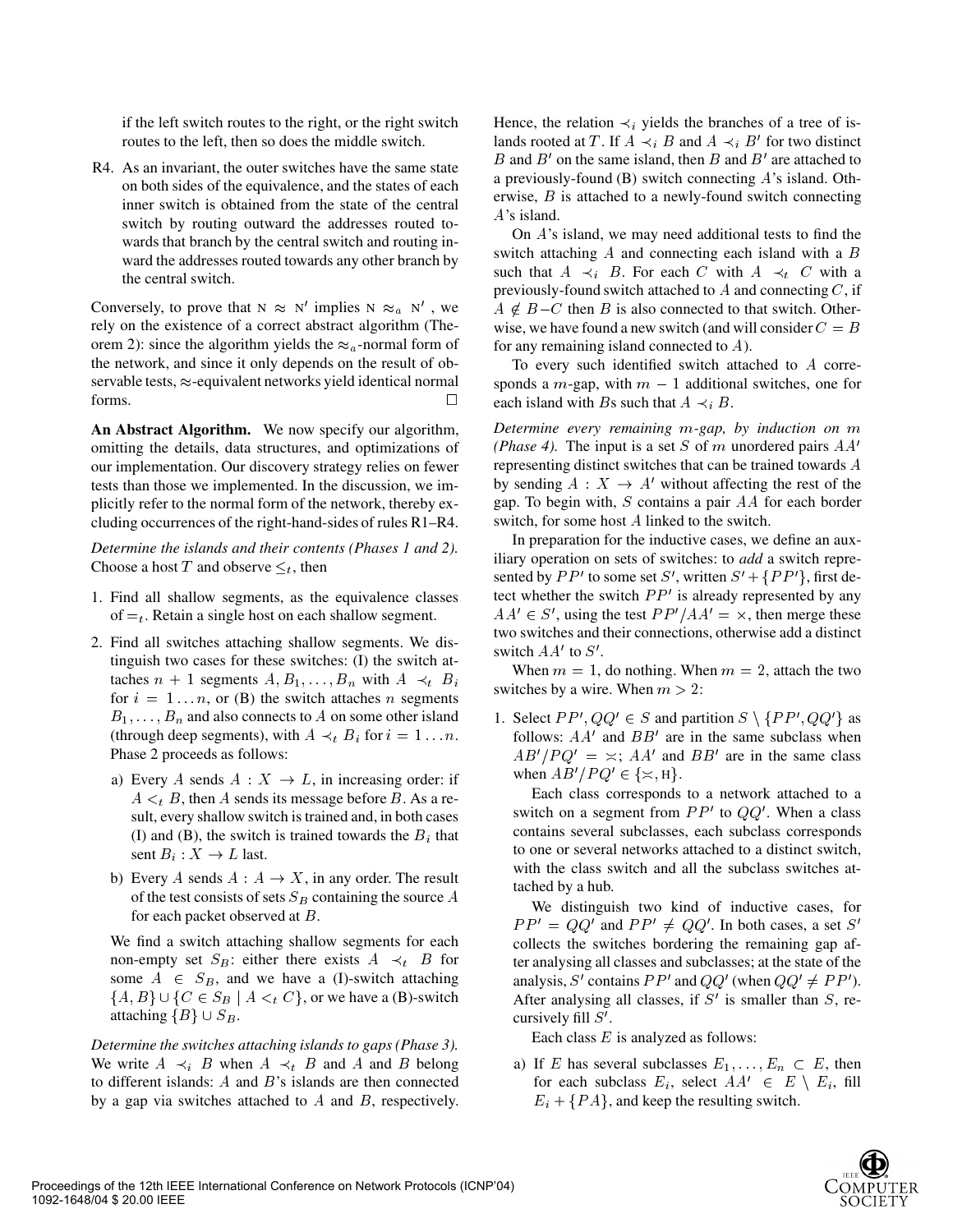

**Figure 9. Examples of 4-gaps with deep switches and hubs.**

If  $PP' = QQ'$ , attach these n kept switches to  $PP'$  by a hub (and do not add anything to  $S'$ ).

- If  $PP' \neq QQ'$ , select  $AA' \in E_1$  and  $BB' \in E_2$ , sw attach the switch  $AB'$  and the n resulting switches by a hub, and add  $AB'$  to  $S'$ .
- b) If E is a single subclass, fill  $E + \{PQ'\}$ . In the filled sub-gap, if the switch  $PQ'$  is represented by some  $CD'$  with  $CC'$  and  $DD'$  in E, add  $CD'$  to S'. Otherwise, since we cannot have three switches in a line, the switch behind  $PQ'$  is represented by some  $CD'$ with  $CC'$  and  $DD'$  in E. Add  $CD'$  to S'.

We do not progress in only two situations:

- i.  $PP' = QQ'$  and  $E = S \setminus \{PP'\}$  is a subclass. ii.  $PP' \neq QQ', E = \{AA'\}$ , and  $PQ' \neq AA'$ .
- 2. Finally, when there is no progress for any choice of  $PP', QQ' \in S$ , attach the remaining switches in S using an extra switch with m links.  $\Box$

As an example of inductive cases in the algorithm, consider the three 4-gaps of figure 9, with border switches  $A, B, P,$  and  $Q$ . All border switches are linked to an inner switch, so any splitting with a single switch (say ) yields a single subclass containing all other switches  $({\lbrace A, B, Q \rbrace})$ . To make progress, we consider splits using two distinct switches.

In the leftmost gap,  $AB/PQ = H$ , and the split according to  $/ PQ$  yields a class with two subclasses,  $\{ \{A\}, \{B\} \}$ . For each subclass, we fill a 2-gap,  $\{A, PB\}$  and  $\{B, PA\}$ , pr find inner switches hubbed to a third switch represented by  $PQ$ , and finally fill  $S' = \{P, Q, AB\}$  in a similar way. We obtain the exact topology of the network.

In the central gap,  $AB/PQ = \times$  and we have a single subclass  $\{\{A, B\}\}\$ . We fill the sub-gaps  $\{A, B, PQ\}$ and  $\{AB, P, Q\}$  and, since these hub-stars are observed as switch-stars, obtain the topology of the (equivalent) rightmost network.

**Theorem 2 (Correctness)** *The discovery algorithm finds the normal form of any network.*

**Proof sketch** In this final case, by 1(b)i we have  $AB/PP' = \times$  for all distinct  $AA'$ ,  $BB'$ ,  $PP' \in S$ , so all switches are connected by a single wire to some other inner switch in the gap. If  $m = 3$ , rules (R3) and (R4) ensure that we have a single, central inner switch. If  $m > 3$ , assume some of these inner switches are not the same, that is, there exist  $AA'$  and  $BB'$  connected by three or more segments of the form  $AA' \times - \times - \times - \times BB'$ . If there exists  $PP'$  linked to  $AA'$ 's inner switch and  $QQ'$  linked anywhere else on that path, then  $BQ/AP \neq \times$  contradicting 1(b)ii. By rule (R3) and symmetry, all inner switches are thus distinct and attached to a hub. By rule (R4), they cannot all be connected to a single central hub, so there exist distinct  $AA'$ ,  $PP'$  on some hub and  $BB'$ ,  $QQ'$  on some other hub linked by (at least) one switch, with  $AP/ BQ \neq \times$  contradicting  $1(b)$ ii.  $\Box$ 

#### **7. Experimental Evaluation**

In addition to developing and formalizing the algorithm itself, we also created an implementation, consisting of about 4,000 lines of code for the mapper and about 500 for the daemon, which we used to validate our model against a real network. A screenshot of our code run on our lab test network was presented in figure 1.

As well as deploying on our internal networks, we also purchased one of every home networking switch on offer at our local store. Some of these experiments informed more practical considerations: our implementation begins with a special packet sequence to detect switches based on the Conexant CX84200; this chip sometimes reflects packets out the port they went in on which is disastrous to the normal operation of a network, and too confusing for our algorithm to deal with.<sup>4</sup> Another surprise was that while inexpensive home networking switches learn new Ethernet addresses immediately, enterprise-class switches can take up to 150 ms. Our implementation therefore delays between

<sup>4</sup> The Linksys BEFW11S4 has a similar problem, but we have yet to find a way to detect it.